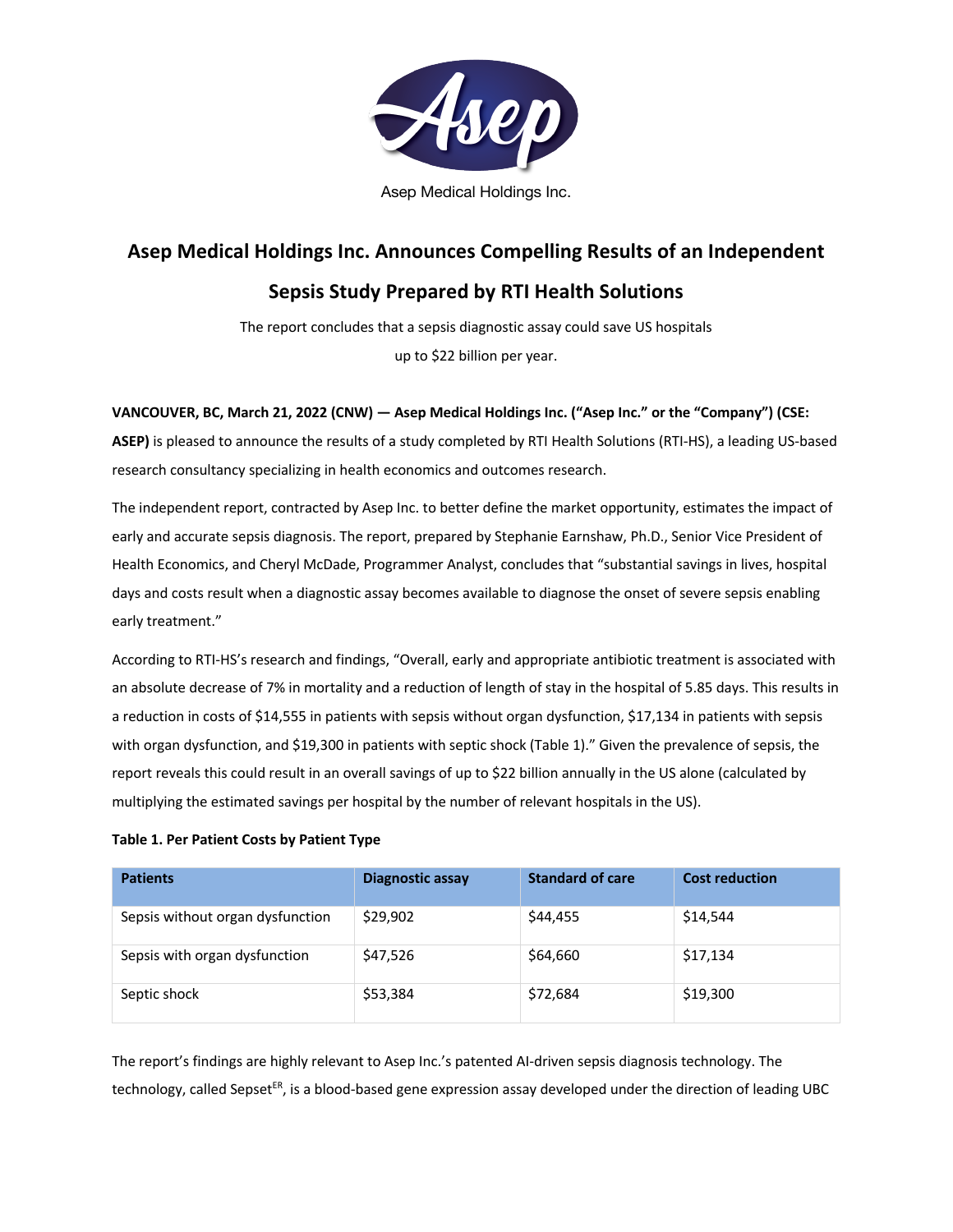microbiologist and Asep Inc.'s Founding Director and COO, Dr. Robert E. W. Hancock. The test enables early and accurate diagnosis of the deadly disease sepsis, which caused 11 million deaths globally in 2017<sup>1</sup> and is also a major contributing factor in COVID-19 morbidity<sup>2</sup>. The technology is also the subject of an academic paper recently published on January 10, 2022, in the prestigious medical journal *eBioMedicine*<sup>3</sup> .

The Sepset<sup>ER</sup> test is straightforward to implement, and results are obtained in about an hour in the emergency room or intensive care unit. This proprietary diagnostic technology differs from current diagnostic tests in enabling diagnosis of severe sepsis within 1-2 hours of first clinical presentation (i.e., in the emergency room), while many other diagnostics only provide diagnosis after 24-36 hours. Asep Inc. believes this will enable critical early decisions to be made by physicians regarding appropriate therapies and reduce overall morbidity and mortality due to sepsis. It is important to note that there are currently no other similar assays in development globally.

Dr. Hancock, Asep Inc.'s Founding Director and COO, commented, "Given the powerful economic and health impact of early diagnosis, we are currently engaged in performing formal studies of our Sepset<sup>ER</sup> test in emergency-room suspected sepsis patients. As long as the test continues to perform as it did in our preliminary studies<sup>3</sup>, we anticipate filing a 510(k) application for regulatory approval in the last half of 2022."

Rudy Mazzocchi, Asep Inc.'s Chairman and CEO, stated, "These independent study results further validate the enormity of this global clinical problem and the financial burden to our healthcare systems and the devastating morbidity associated with this life-threatening syndrome. We remain focused on the expeditious clinical development and regulatory approval processes associated with our diagnostic and therapeutic technologies that can potentially impact millions of lives worldwide."

#### **ABOUT ASEP MEDICAL HOLDINGS INC.**

Asep Inc. is dedicated to addressing antibiotic failure by developing novel solutions for significant unmet medical needs. The Company is a consolidation of two existing private companies (Sepset Biosciences Inc. and ABT Innovations Inc.). Sepset Inc. is in the advanced development of proprietary diagnostic tools enabling the early and timely identification of severe sepsis. ABT Inc. is in the advanced development of broad-spectrum therapeutic agents to address multidrug-resistant biofilm infections.

Sepset Biosciences Inc. is developing a diagnostic technology that involves a patient gene expression signature that predicts severe sepsis, one of the significant diseases leading to antibiotic failure since antibiotics are the primary treatment for sepsis. Despite this, sepsis is responsible for nearly 20% of all deaths on the planet.

ABT Innovations Inc.'s peptide technology covers a broad range of therapeutic applications, including bacterial biofilm infections (medical device infections, chronic infections, lung, bladder, wound, dental, skin, ear-nose-andthroat, sinusitis, orthopaedic, etc.), anti-inflammatories, anti-infective immune-modulators and vaccine adjuvants. ABT Inc. is currently in pre-clinical development for two separate products.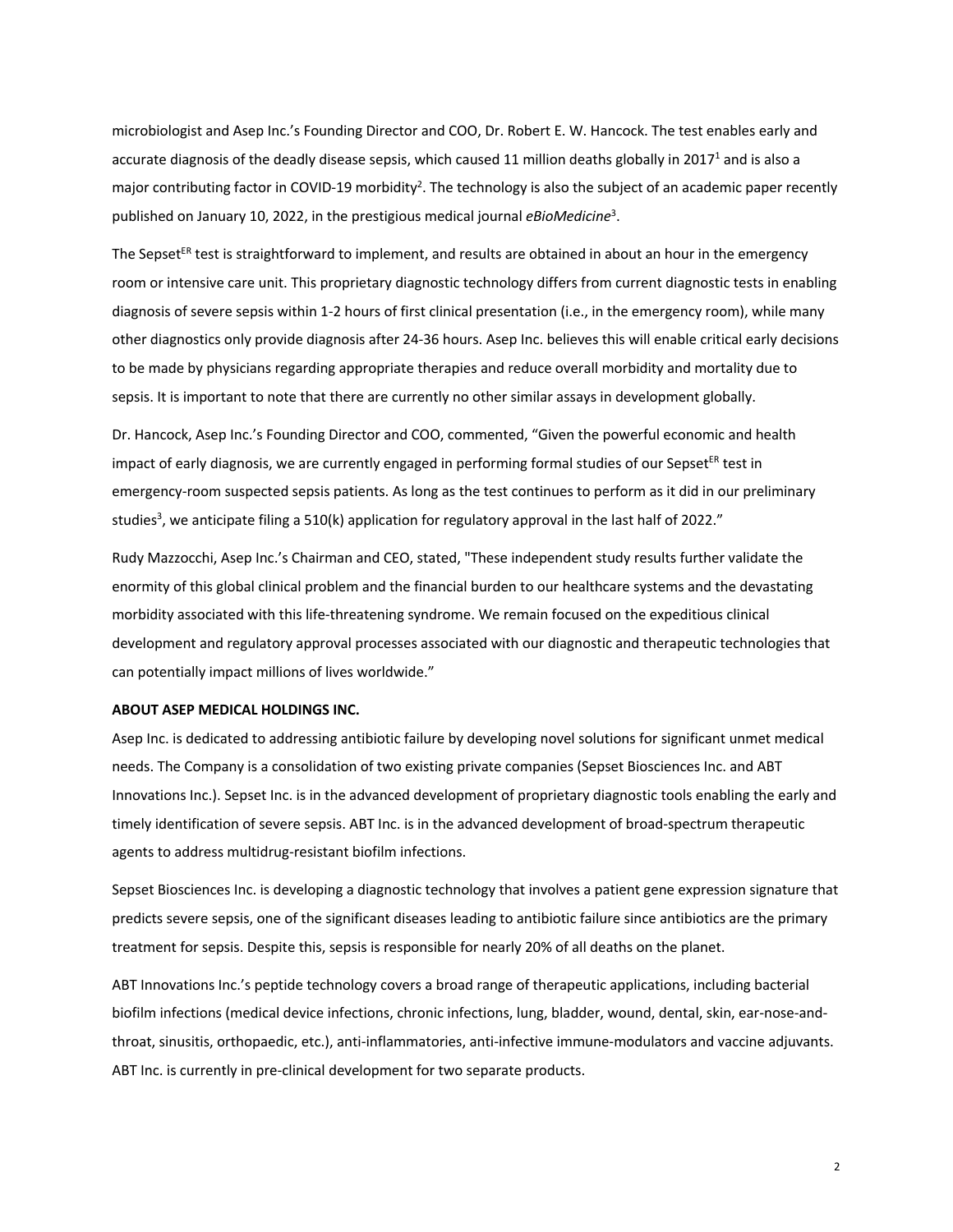#### **ABOUT RTI HEALTH SOLUTIONS**

RTI Health Solutions is a non-profit research consultancy that has been providing biopharmaceutical and medical device companies with evidence to demonstrate the safety, efficacy and cost-effectiveness of their products for over 20 years. RTI-HS is a business unit of RTI International, which was founded in 1958 and is headquartered near Raleigh, NC.

#### **FOR MORE INFORMATION, PLEASE CONTACT —**

Rudy Mazzocchi, CEO Asep Medical Holdings Inc. E. rudy@asepmedical.com T. +1 (321) 229-2014

## **Linked** in

#### **FORWARD-LOOKING STATEMENTS**

This news release contains certain "forward-looking statements" within the meaning of such statements under applicable securities law. Forward-looking statements are frequently characterized by words such as "anticipates", "plan", "continue", "expect", "project", "intend", "believe", "anticipate", "estimate", "may", "will", "potential", "proposed", "positioned" and other similar words, or statements that certain events or conditions "may" or "will" occur. Forward-looking statements in this news release include, but are not limited to the completion of successful clinical testing of our Sepsis diagnostic test and its intended filing for regulatory approval; the undertaking of preclinical studies on our lead therapeutic, with the expectation that this will lead to fast track clinical trials; the ability of our diagnostic testing kit to diagnose sepsis within the stated timelines; that early testing and diagnosis of sepsis will spare expensive and unnecessary antibiotic treatment; and that the timely test results will allow doctors to make more effective treatment decisions. Various assumptions were used in drawing the conclusions or making the predictions contained in the forward-looking statements throughout this news release, including the assumption that our diagnostic testing kits will be adopted and used by doctors in diagnosing and treating sepsis. Forward-looking statements are based on the opinions and estimates of management at the date the statements are made and are subject to a variety of risks (including those risk factors identified in the Asep Medical Inc.'s prospectus dated November 9, 2021, and Asep Inc.'s most recent Management Discussion & Analysis) available for review under the Company's profile at www.sedar.com and uncertainties and other factors that could cause actual events or results to differ materially from those projected in the forward-looking statements. Asep Inc. is under no obligation, and expressly disclaims any intention or obligation, to update or revise any forward-looking statements, whether as a result of new information, future events or otherwise, except as expressly required by applicable law.

#### **CITATIONS**